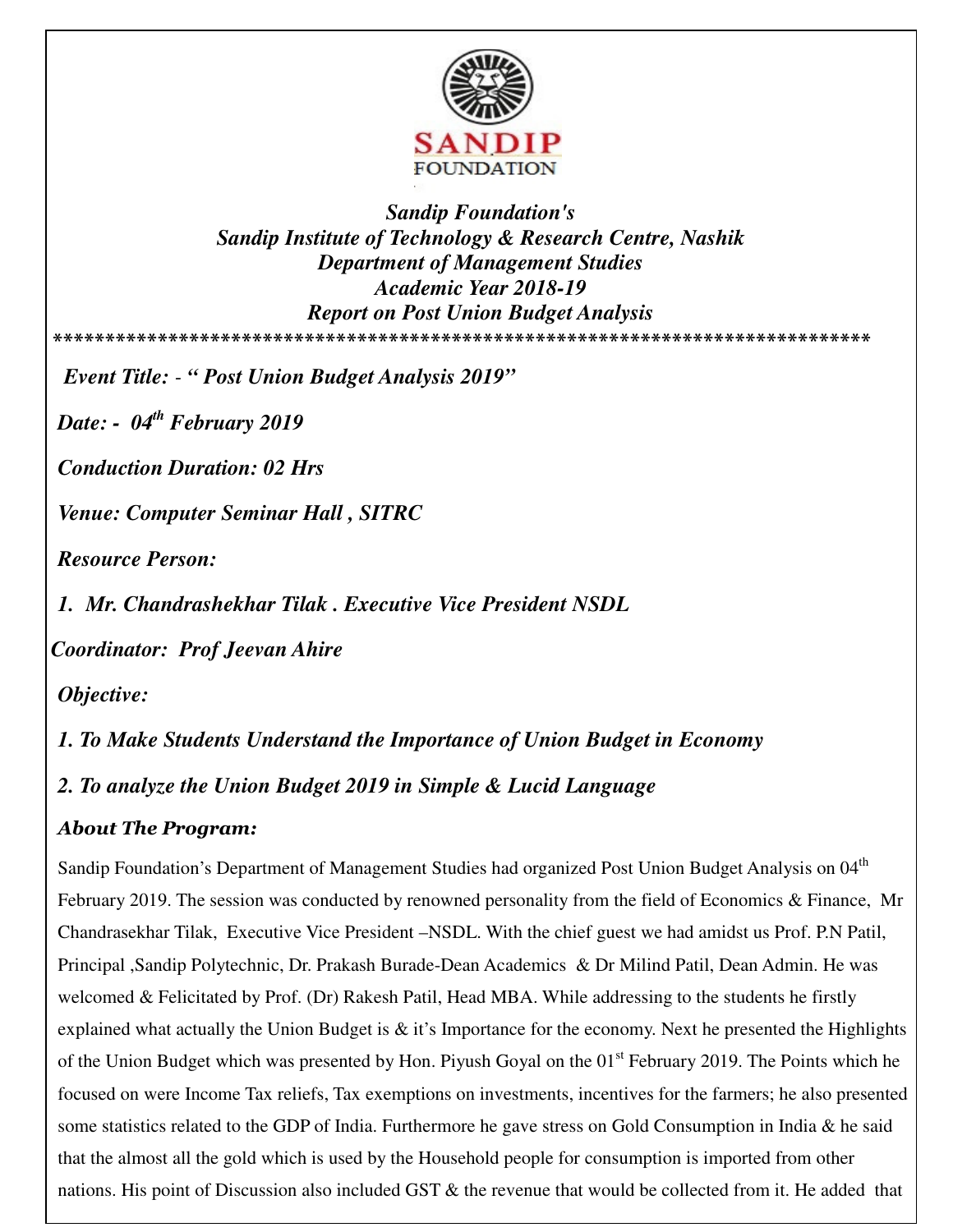in this Budget more focus was given on Housing Sector & also Defense sector had a focal point in this budget. Students interacted with him through various questions and he also completely justified their queries.

## *Outcome:*

*1. Students understood the importance of Union Budget for Economy .* 

*2. Students got a brief idea about Union Budget 2019 .* 

*Photograph:*